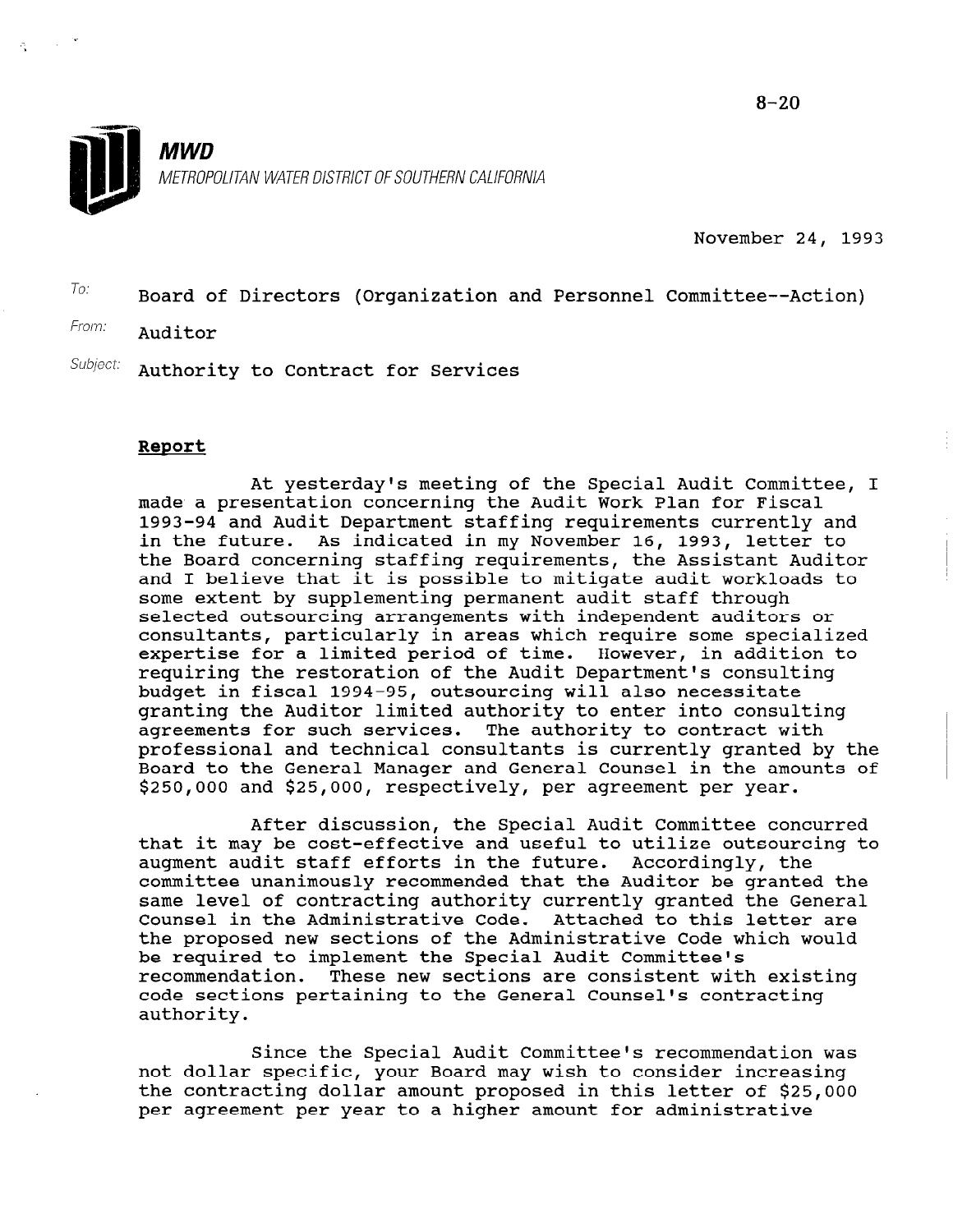## Board of Directors  $-2-$  November 24, 1993

convenience. The General Counsel has expressed the view that authority to contract up to \$50,000 would be a more realistic maximum amount to keep Board requests to a minimum and to handle routine items not appropriate for formal action. If deemed acceptable, that amount could be substituted for the \$25,000 in proposed Code Section 6452 that is attached. A motion would also be required to amend the General Counsel's current authority under Section 6431 to the same higher amount.

# Board Committee Assignment

This letter is referred to the Organization and Personnel Committee for action pursuant to its authority to study, advise, and make recommendations with regard to the form of the District's organization and the flow of authority and responsibility under Administrative Code Section 2471(a).

#### Recommendation

It is recommended that the Board of Directors approve the Special Audit Committee's recommendation to grant the Auditor limited contracting authority, consistent with that granted to the General Counsel, by adding new Sections 2722 and 6452 to the Administrative Code as shown in the attachment to this letter.

Michaelle Hardcrop

Michael W. Hondorp

MWH:lo

Attachment